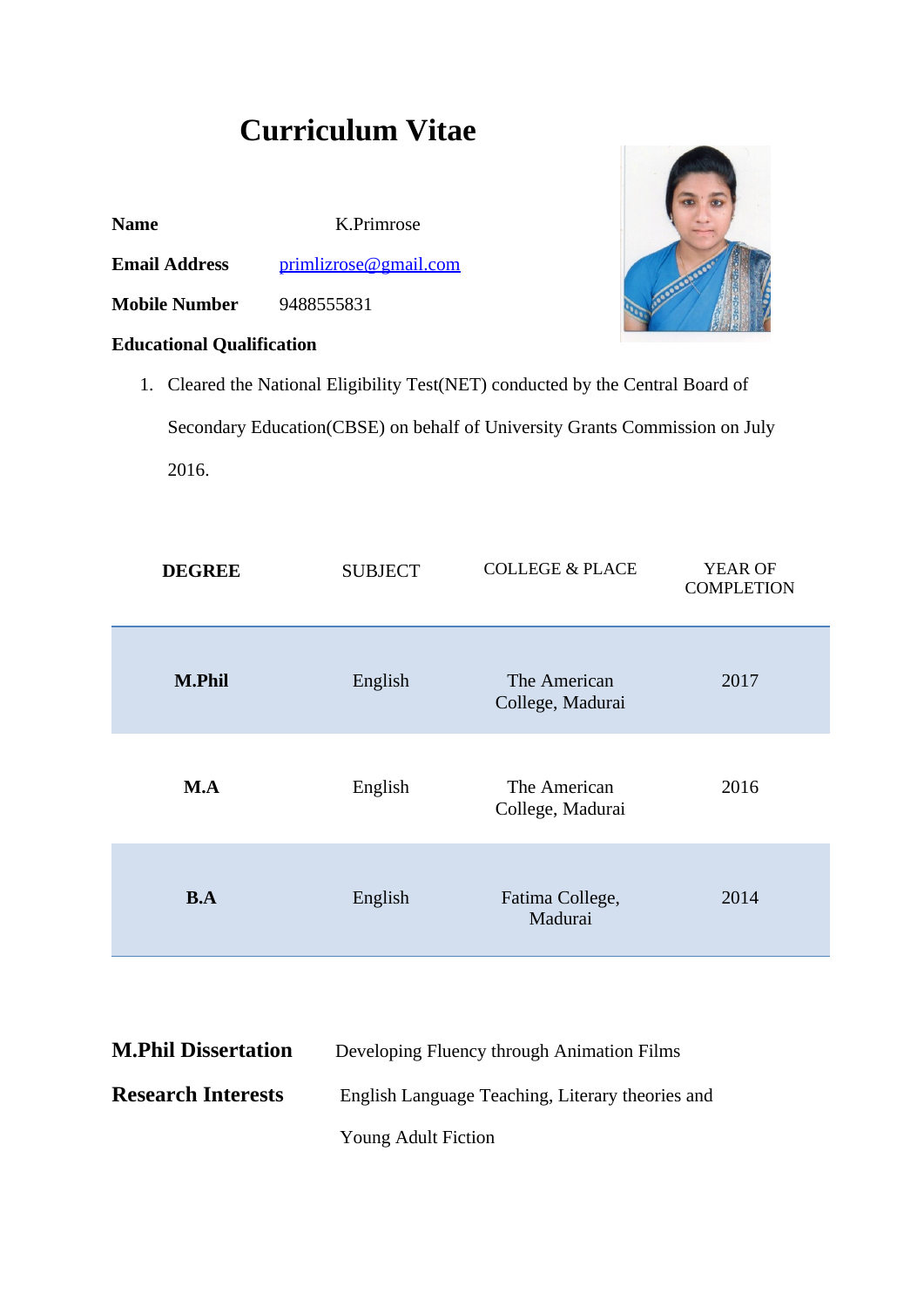## **Papers Published**

- **ISSN : 1725 2278 876X** Graphological Deviation in Meena Kandasamy's *Blackboard Poems* – A Stylistic Study, *ACJELL*, 5, 2016.
- **ISSN: 2454-3365** Language through Individual Intelligence- A Review of Multiple Intelligence Method in India, *Literary Herald*, 2(4), March,2017
- **ISBN : 819085672-0** Acquisition of Second Language through Films (Conference Proceedings) February,2017
- **ISSN :2230 7710** Learner-centred Classrooms : Teacher Attitude, *Journal of English Language Teachers Interaction Forum ,*8(4),2017.
- **ISSN : 1725 2278 876X** Texts within a Text : Analysis of Epistolary Elements in The Ministry of Utmost Happiness, *ACJELL*, 6, 2017.
- **ISSN : 2349-5162** Dreamwork and Dramatisation in Black Swan and Mulholland Drive, *Journal of Emerging Technologies and Innovative Research*, 6(3),2019.

## **Seminars/Conferences attended and presentations**

- Participated and presented a paper titled **The Power of Narration and Stream of Consciousness in** *The God of Small Things* in a State level students' seminar on *Indian Literature* in English at VHNSN college, Virudhunagar –24 Feb 2016.
- Participated and presented a paper titled **Language through Individual Intelligence-**

**A Review of Multiple Intelligence Method in India** in a two-day National conference on Innovations in *English Language Teaching Pedagogy* at KCG College of Technology, Chennai- 2 &3 Sep 2016.

 Participated and presented a paper titled **Learner-centred Classrooms – A Study in Teacher Attitude** in a National conference on *English Language, Literature and*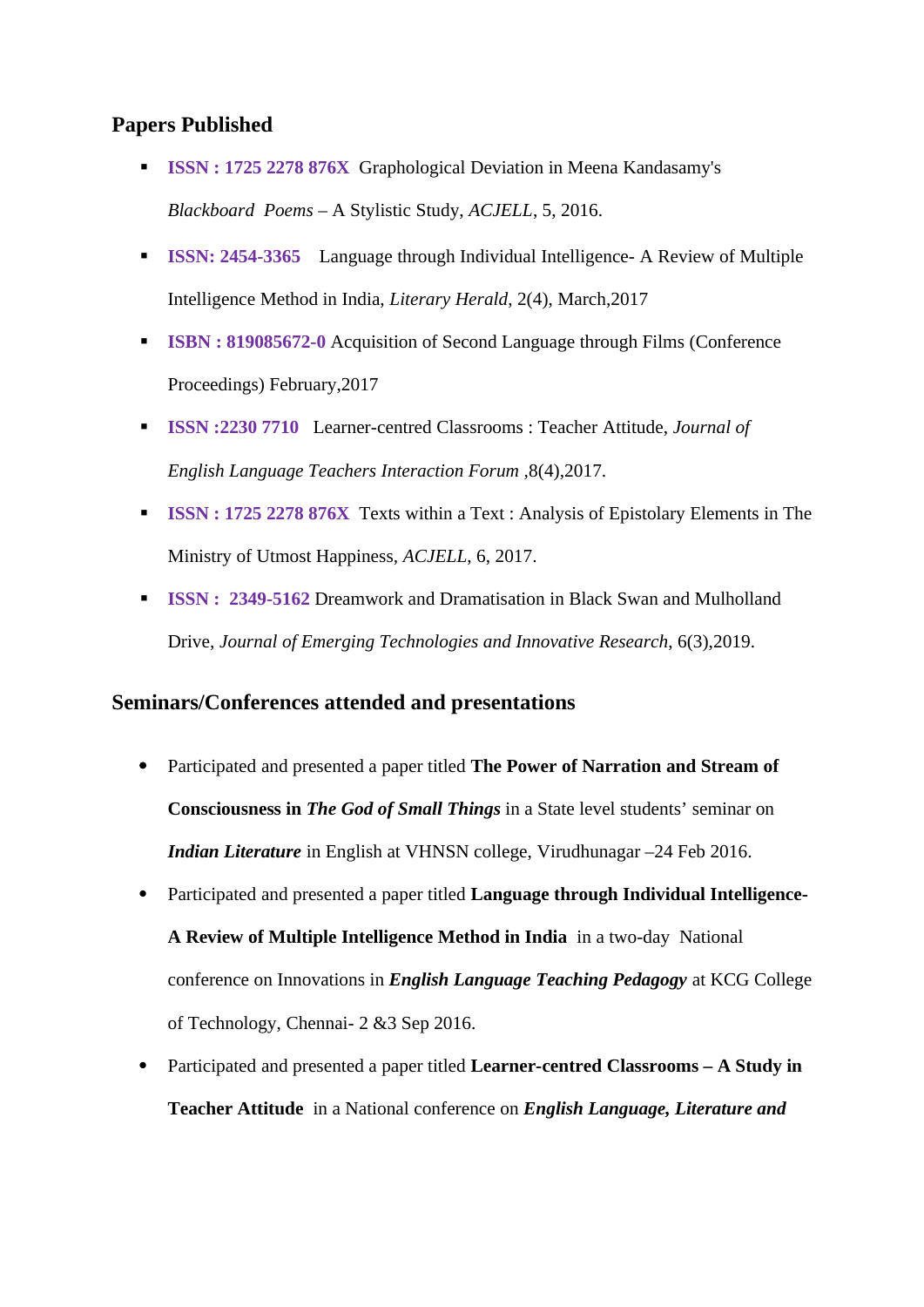*Culture in an Indian Classroom* at Avinashilingam university, Coimbatore – 6 &7 Jan 2017.

- Participated and presented a paper titled **Acquisition of Second Language through Films** in an International conference on "*Emerging Revolutionary Advancements in ELT"* at Rathinam College of Arts and Science, International Conference, Coimbatore – 17 &18 Jan 2017.
- Participated in a NAAC sponsored National conference on "*Strategies of Quality Initiatives, Enhancement and Sustenance in Higher Education"* organised by the Internal Quality Assurance Cell, The American College, Madurai , on 21 &22 Feb 2017.
- Participated in an International Conference on " *Literary theories"* organised by the Research Department of English , Mannar Thirumalai Naicker College, Madurai on 17 December, 2016.
- Attended a National level Seminar on "*Literary Theoretical Approaches to Films*" conducted at St.Joseph's College, Trichy-2 on 7<sup>th</sup> December 2018.
- Participated in a Webinar on "*Dealing with Large Classes in a Fun Way"* organised by VenTESOL & The Central American and Caribbean Basin TESOL on 28th October,2018

### **Workshops/Symposiums attended**

 Participated thrice in a creative writing workshop conducted annually by the SCILET, The American College at Kodaikanal International School in August 2014, 2015 and 2016 and five poems written during the workshop were published in *KAVITHALAYA* a book released annually by the SCILET and Kodaikanal International School.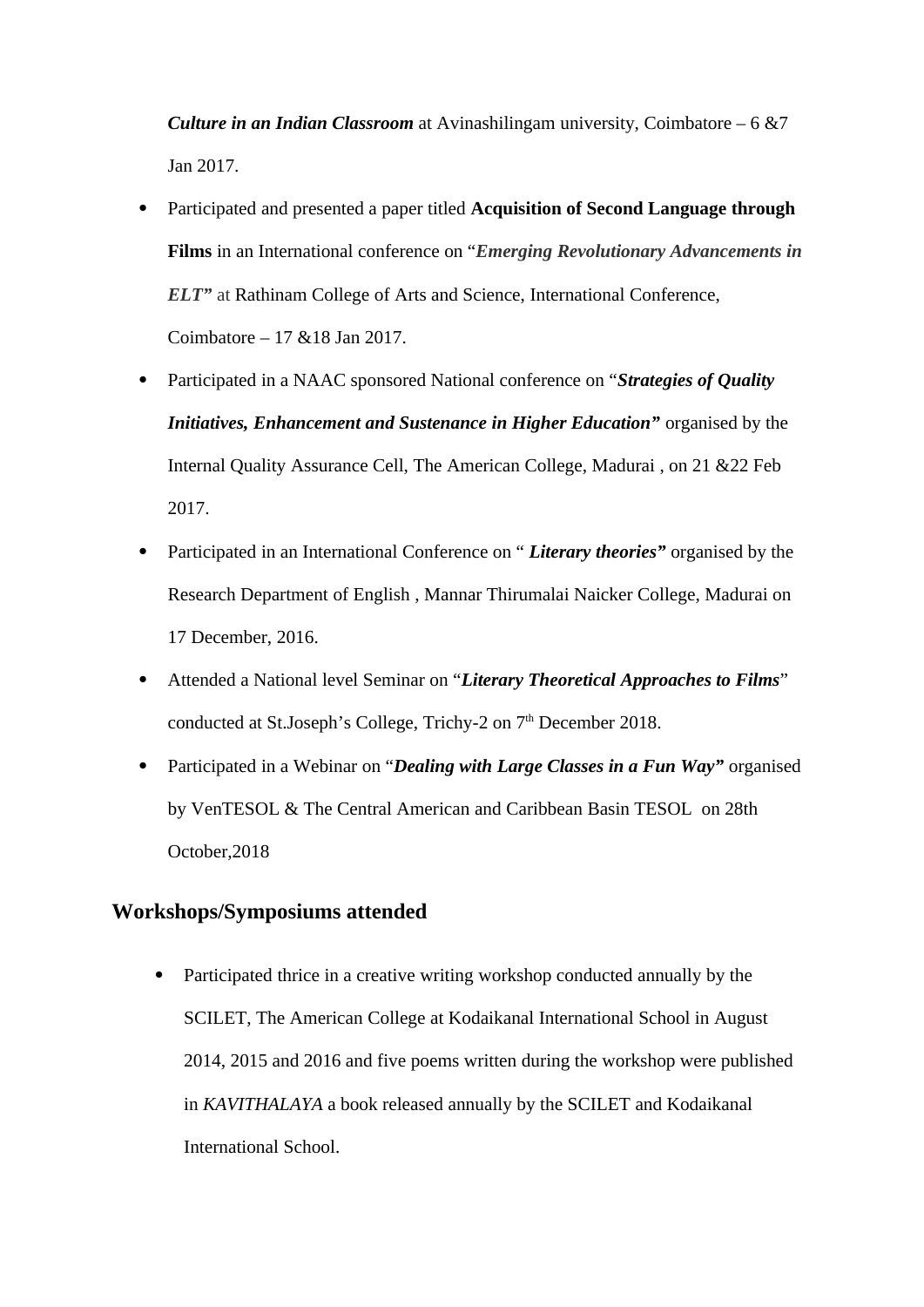- Participated in an Intercollegiate Symposium on **English Language Teaching, Literary Theories, and World Literatures** organised by the Department of English(SF), The American College, Madurai on 29 June,2016.
- Participated in a National workshop on **Comprehending Theatre** organised by Fatima College, Madurai on 27 Feb, 2014.
- Participated in a NAAC & IQAC sponsored workshop on **Quality Circle in Education** at The American College, Madurai on 16 July,2014.
- Participated in a workshop on **The Speech** conducted by Dr.Francis Jarman, Hildesheim University, from 1 to 5 September, 2014 organised by the Postgraduate and Research Department of English , The American College, Madurai.
- Participated in a workshop on **Communication Skills for Placement** conducted by Dr.Lawrence on 14 March,2016 organised by The American College, Madurai.
- Participated in an International Symposium titled **Indo-American Perspectives on Women** organised and conducted by The Research Department of English, Fatima College on 9 Jan,2012.
- Participated in a workshop on **Story telling / Narration** conducted by the Study Centre for Indian Literature in English and Translation (SCILET), The American college, Madurai on 27 &28 Jan,2016.
- Participated in a workshop on **"Activity- Based Teaching Strategies"** conducted by St.Joseph's College, Trichy-2 on 22 September, 2017.
- Participated in a National level Faculty Development workshop on **"Teaching English with Technology"** conducted at St.Joseph's College, Trichy-2 on 20<sup>th</sup> and 21st August, 2018.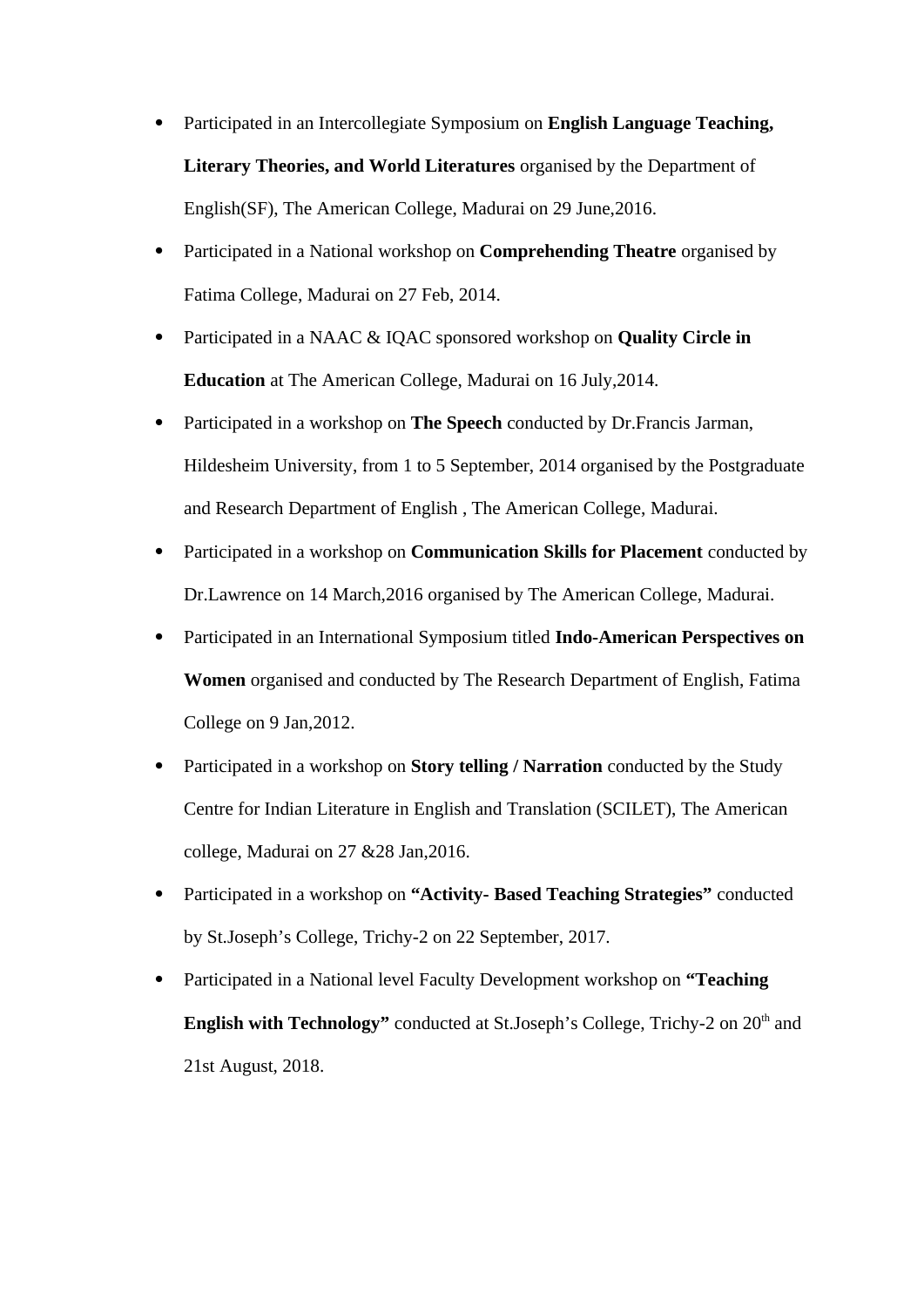Attended a National level Colloquium on **"Autonomous Institutions Marching**  towards University Status" conducted at St.Joseph's College, Trichy-2 on 4<sup>th</sup> and 5<sup>th</sup> March, 2019.

## **Special Lectures**

- A lecture on 'Postmodernism' as part of WOESS-special lecture on 28.11.2017.
- A lecture on 'Structuralism and Post-structuralism' as part of YOESS-special lecture on 04.03.2017.

## **Achievements, Awards and Activities**

- Won the best presenter award at the two-day National conference on Innovations in English Language Teaching Pedagogy at KCG College of Technology, Chennai- 2 and 3 Sep 2016.
- Academic Proficiency winner in my B.A, M.A and M.Phil programmes.
- Had been a part of English choir, Women's Cell, Cultural committee and also contributed as a student editor of the college magazine at Fatima College.
- Had been a part of College choir, Student Christian Movement (SCM) and Cultural committee at the American College.
- Attended a 15 day training course on "Human Rights" conducted by The Society for Community Organisation Trust at Madurai from  $7<sup>th</sup> - 26<sup>th</sup>$  August 2013.

#### **Declaration**

Ihereby I declare that the information provided here are true to my knowledge.